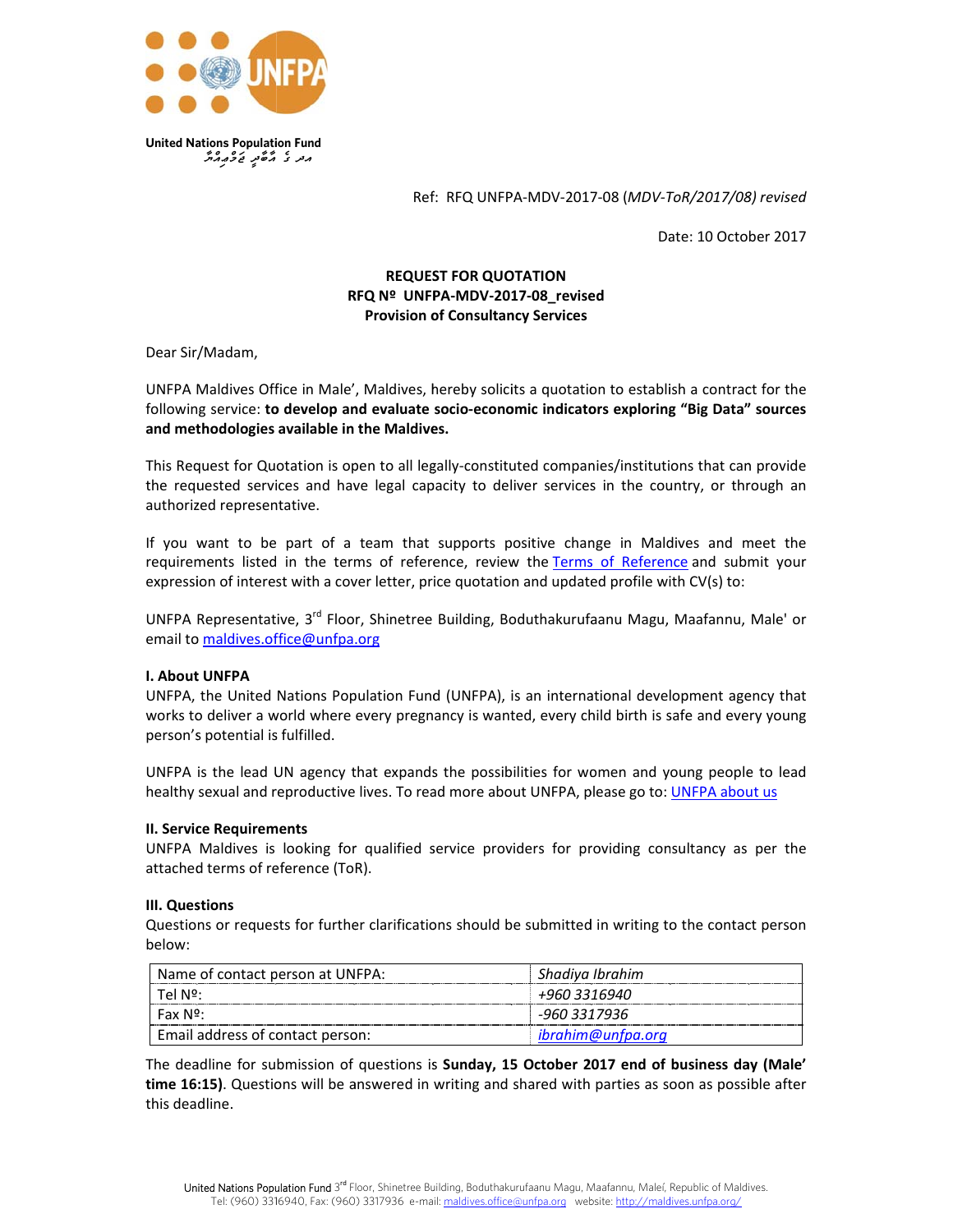

# IV. Content of quotations

Quotations must be submitted strictly in accordance with the price quotation form. All parts of the quotation must be signed by the bidding company's relevant authority and submitted in a single email.

### V. Instructions for submission

Proposals should be prepared based on the guidelines set forth in Section IV above, along with a properly filled out and signed price quotation form, and are to be sent by e-mail to the contact person indicated below no later than: Tuesday, 17 October 2017, end of business day Male' time  $16:15$ ).

| Name of contact person at UNFPA: | Shadiya Ibrahim                            |  |
|----------------------------------|--------------------------------------------|--|
| Address of contact person:       | United Nations Population Fund 3rd Floor,  |  |
|                                  | Shinetree Building, Boduthakurufaanu Magu, |  |
|                                  | Maafannu, Male', Republic of Maldives.     |  |
|                                  | Tel: (960) 3316940, Fax: (960) 3317936 e-  |  |
|                                  | mail: maldives.office@unfpa.org website:   |  |
|                                  | http://maldives.unfpa.org/                 |  |
|                                  |                                            |  |
|                                  | Tel: +960 3317936                          |  |
|                                  | E-mail: ibrahim@unfpa.org                  |  |

Please note the following guidelines for electronic submissions:

The following reference must be included in the email subject line: RFQ Nº UNFPA-MDV-2017-08 revised: Contractor to develop and evaluate socio-economic indicators exploring "Big Data" sources and methodologies available in the Maldives (MDV-ToR/2017/08 revised).

- Quotations that do not contain the correct e-mail subject line may be overlooked by the  $\bullet$ procurement officer and therefore not considered.
- The total e-mail size may not exceed 20 MB (including e-mail body, encoded attachments and headers).

## **VI. Overview of Evaluation Process**

Quotations will be evaluated based on their responsiveness to the price quote form and the total cost of the services.

#### **VII. Award Criteria**

UNFPA shall award an institutional contract for professional services to the lowest-priced technically acceptable offer.

#### VIII. Right to Vary Requirements at Time of Award

UNFPA reserves the right at the time of award of contract to adjust the timeline of services specified in the ToR of this RFQ without any change in unit prices or other terms and conditions.

### IX. Payment Terms

UNFPA payment terms are net 30 days upon receipt of invoice and delivery/acceptance of the milestone deliverables linked to payment as specified in the contract.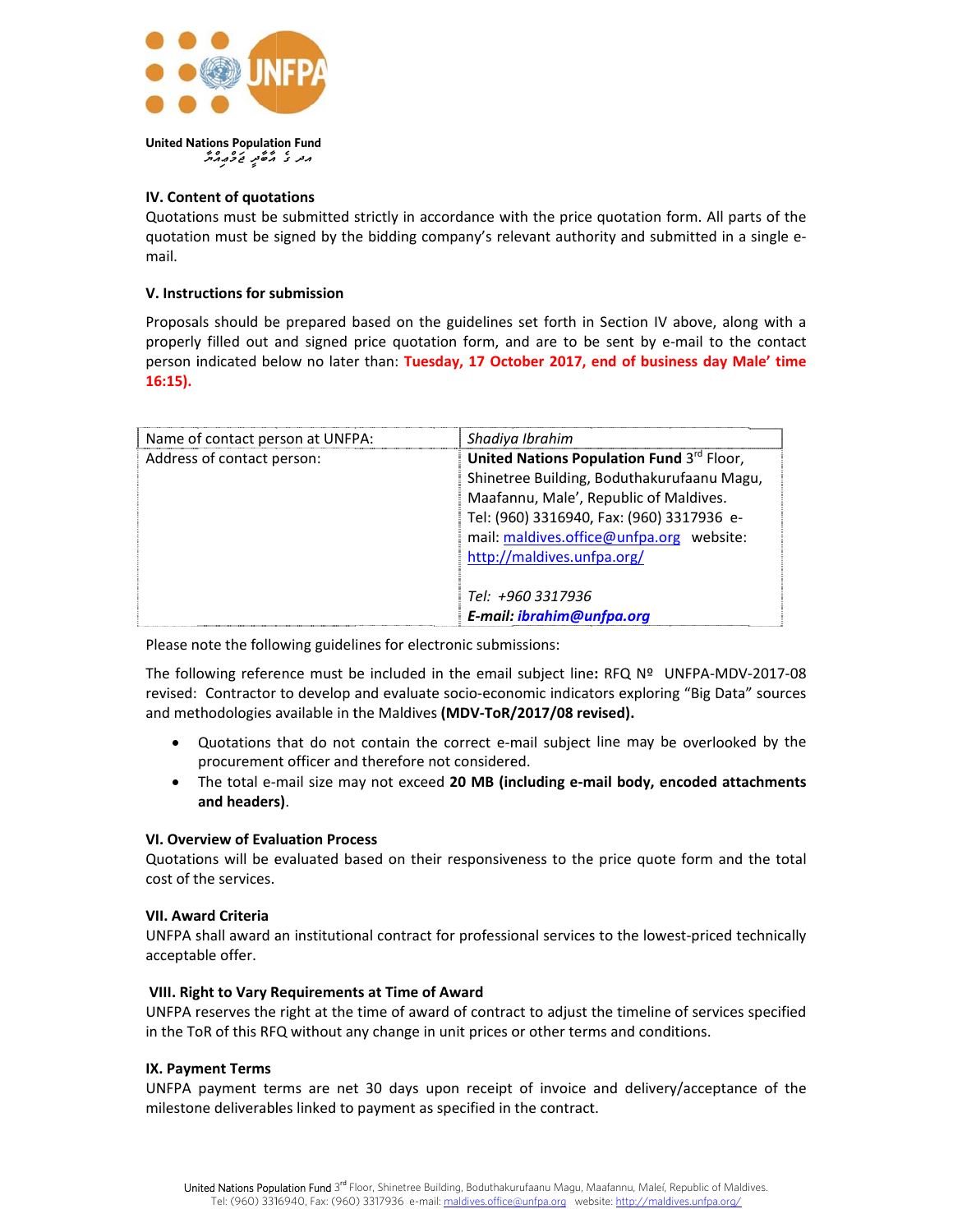

# X. Fraud and Corruption

معر کی مُرکھ نے گرم مگر

UNFPA is committed to preventing, identifying, and addressing all acts of fraud against UNFPA, as well as against third parties involved in UNFPA activities. UNFPA's policy regarding fraud and corruption is available here: Fraud Policy. Submission of a proposal implies that the Bidder is aware of this policy.

Suppliers, their subsidiaries, agents, intermediaries and principals must cooperate with the Office of Audit and Investigation Services of UNFPA as well as with any other oversight entity authorized by the Executive Director of UNFPA and with the UNFPA Ethics Advisor as and when required. Such cooperation shall include, but not be limited to, the following: access to all employees, representatives, agents and assignees of the vendor; as well as production of all documents requested, including financial records. Failure to fully cooperate with investigations will be considered sufficient grounds to allow UNFPA to repudiate and terminate the contract, and to debar and remove the supplier from UNFPA's list of registered suppliers.

A confidential Anti-Fraud Hotline is available to any Bidder to report suspicious fraudulent activities at UNFPA Investigation Hotline.

### XI. Zero Tolerance

UNFPA has adopted a zero-tolerance policy on gifts and hospitality. Suppliers are therefore requested not to send gifts or offer hospitality to UNFPA personnel. Further details on this policy are available here: Zero Tolerance Policy.

#### XII. RFQ Protest

Bidder(s) perceiving that they have been unjustly or unfairly treated in connection with a solicitation, evaluation, or award of a contract may submit a complaint to the UNFPA Head of the Business Unit at Ms. Ritsu Nacken at nacken@unfpa.org Should the supplier be unsatisfied with the reply provided by the UNFPA Head of the Business Unit, the supplier may contact the Chief, Procurement Services Branch at procurement@unfpa.org

#### XIII. Disclaimer

Should any of the links in this RFQ document be unavailable or inaccessible for any reason, bidders can contact the Procurement Officer in charge of the procurement to request for them to share a PDF version of such document(s).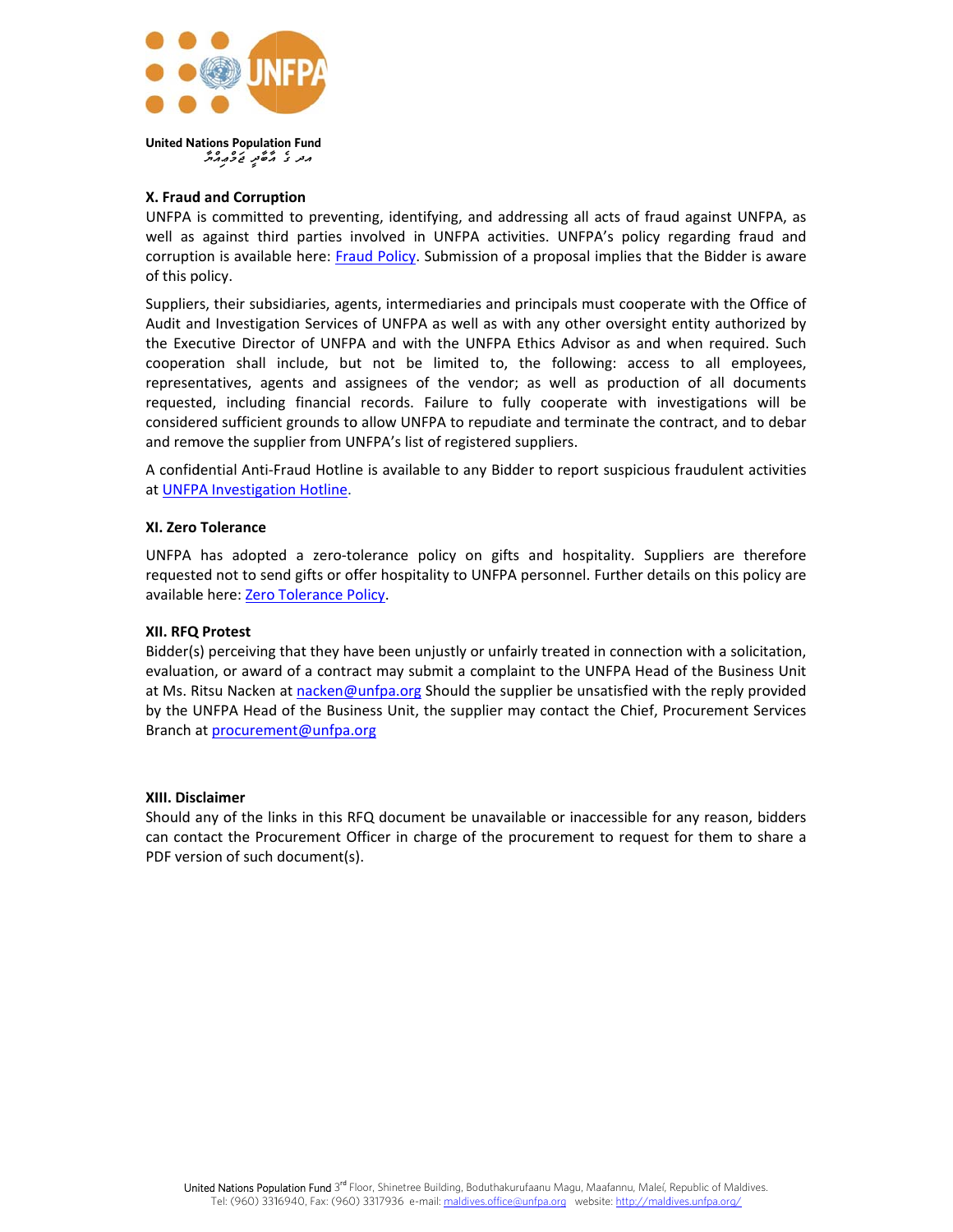

# **PRICE QUOTATION FORM**

| Name of Bidder:                                        |                               |
|--------------------------------------------------------|-------------------------------|
| Date of the quotation:                                 |                               |
| Request for quotation Nº:                              | RFQ UNFPA-MDV-2017-08 revised |
| <b>Currency of quotation:</b>                          | USD                           |
| Delivery charges based on the following 2010           | N/A                           |
| Incoterm:                                              |                               |
| <b>Validity of quotation:</b>                          | 120 days                      |
| (The quotation must be valid for a period of at least) |                               |
| 3 months after the submission deadline                 |                               |

Conditions of the price quotation: Quoted rates must be in US Dollar (USD).

# Please provide price Schedule for the assignment:

| Output         | <b>Output Description</b> | Price in USD | Duration (no. of |
|----------------|---------------------------|--------------|------------------|
| Item #         |                           |              | days)            |
|                | Professional Service      |              |                  |
| $\overline{2}$ | Travel                    |              |                  |
| 3              | Any other cost (explain)  |              |                  |
|                |                           |              |                  |
|                |                           |              |                  |
|                |                           |              |                  |
|                |                           |              |                  |

| Vendor's Comments:                                                                               |
|--------------------------------------------------------------------------------------------------|
|                                                                                                  |
|                                                                                                  |
|                                                                                                  |
| I hereby certify that the company mentioned above, which I am duly authorized to sign for, has   |
| reviewed RFQ Nº RFQ UNFPA-MDV-2017-08 (MDV-ToR/2017/08) including all annexes,                   |
| amendments to the RFQ document (if applicable) and the responses provided by UNFPA on            |
| clarification questions from the prospective service providers. Further, the company accepts the |
| General Conditions of Contract for UNFPA and we will abide by this quotation until it expires.   |